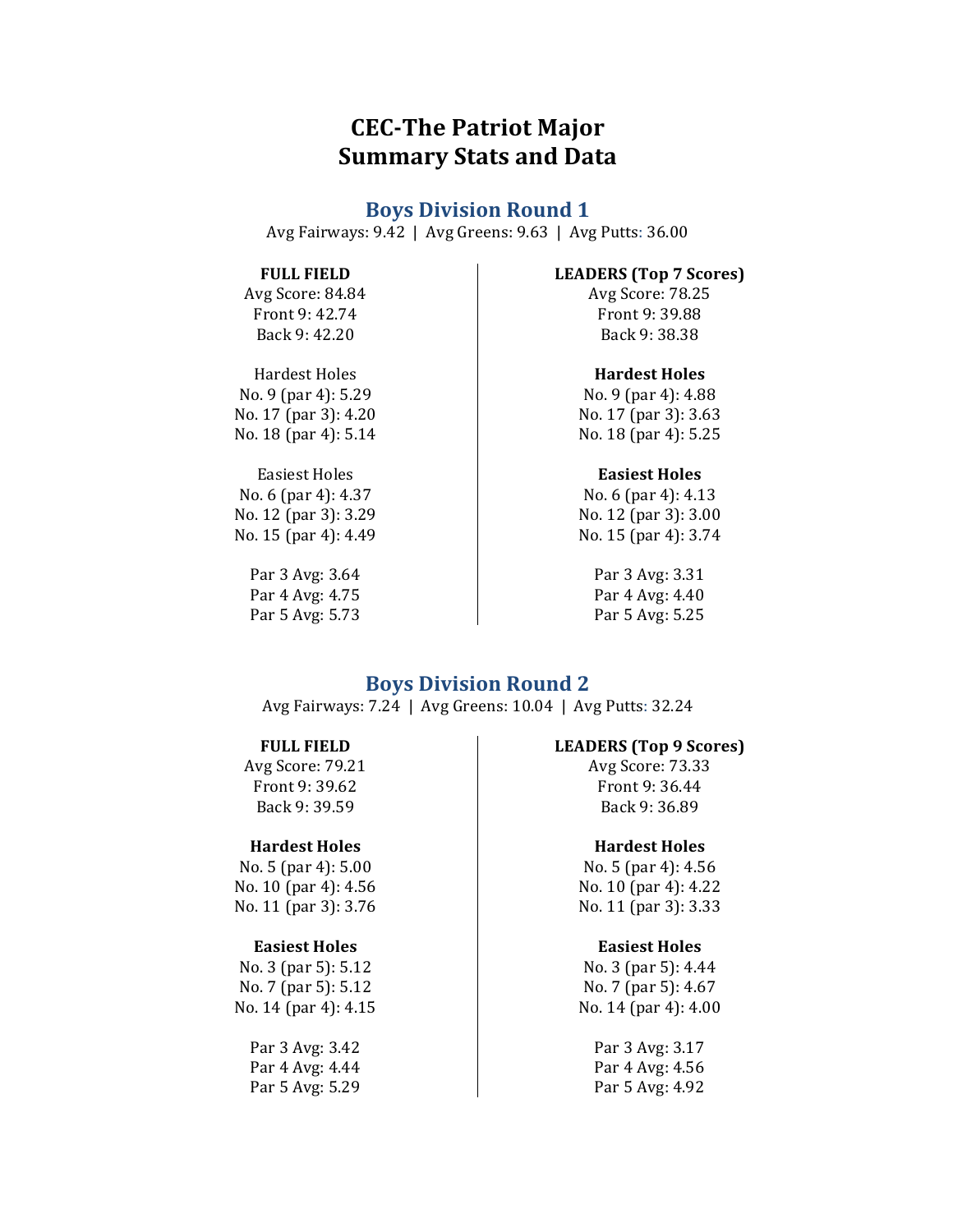# **Girls Division Round 1**

Avg Fairways: 9.74 | Avg Greens: 8.16 | Avg Putts: 35.63

#### **FULL FIELD**

Avg Score: 86.86 Front 9: 43.79 Back 9: 43.07

### **Hardest Holes**

No. 8 (par 3): 4.28 No. 16 (par 5): 6.31 No. 18 (par 4): 5.28

#### **Easiest Holes**

No. 2 (par 4): 4.31 No. 5 (par 3): 3.55 No. 12 (par 3): 3.28

> Par 3 Avg: 3.76 Par 4 Avg: 4.87 Par 5 Avg: 5.86

### **LEADERS (Top 7 Scores)**

Avg Score: 80.43 Front 9: 40.57 Back 9: 39.86

### **Hardest Holes**

No. 8 (par 3): 4.14 No. 16 (par 5): 5.43 No. 18 (par 4): 5.00

#### **Easiest Holes**

No. 2 (par 4): 4.14 No. 5 (par 3): 3.00 No. 12 (par 3): 3.00

> Par 3 Avg: 3.36 Par 4 Avg: 4.51 Par 5 Avg: 5.46

# **Girls Division Round 2**

Avg Fairways: 9.59 | Avg Greens: 10.01 | Avg Putts: 33.18

### **FULL FIELD**

Avg Score: 79.18 Front 9: 39.75 Back 9: 39.43

# **Hardest Holes**

No. 1 (par 4): 4.64 No. 6 (par 4): 4.82 No. 10 (par 4): 4.75

### **Easiest Holes**

No. 2 (par 3): 3.11 No. 9 (par 4): 4.11 No. 13 (par 5): 5.04

> Par 3 Avg: 3.34 Par 4 Avg: 4.46 Par 5 Avg: 5.29

#### **LEADERS (Top 8 Scores)**

Avg Score: 73.25 Front 9: 36.88 Back 9: 36.38

# **Hardest Holes**

No. 1 (par 4): 4.25 No. 6 (par 4): 4.26 No. 10 (par 4): 4.13

# **Easiest Holes**

No. 2 (par 3): 2.88 No. 9 (par 4): 3.88 No. 13 (par 5): 4.50

> Par 3 Avg: 3.16 Par 4 Avg: 4.16 Par 5 Avg: 4.75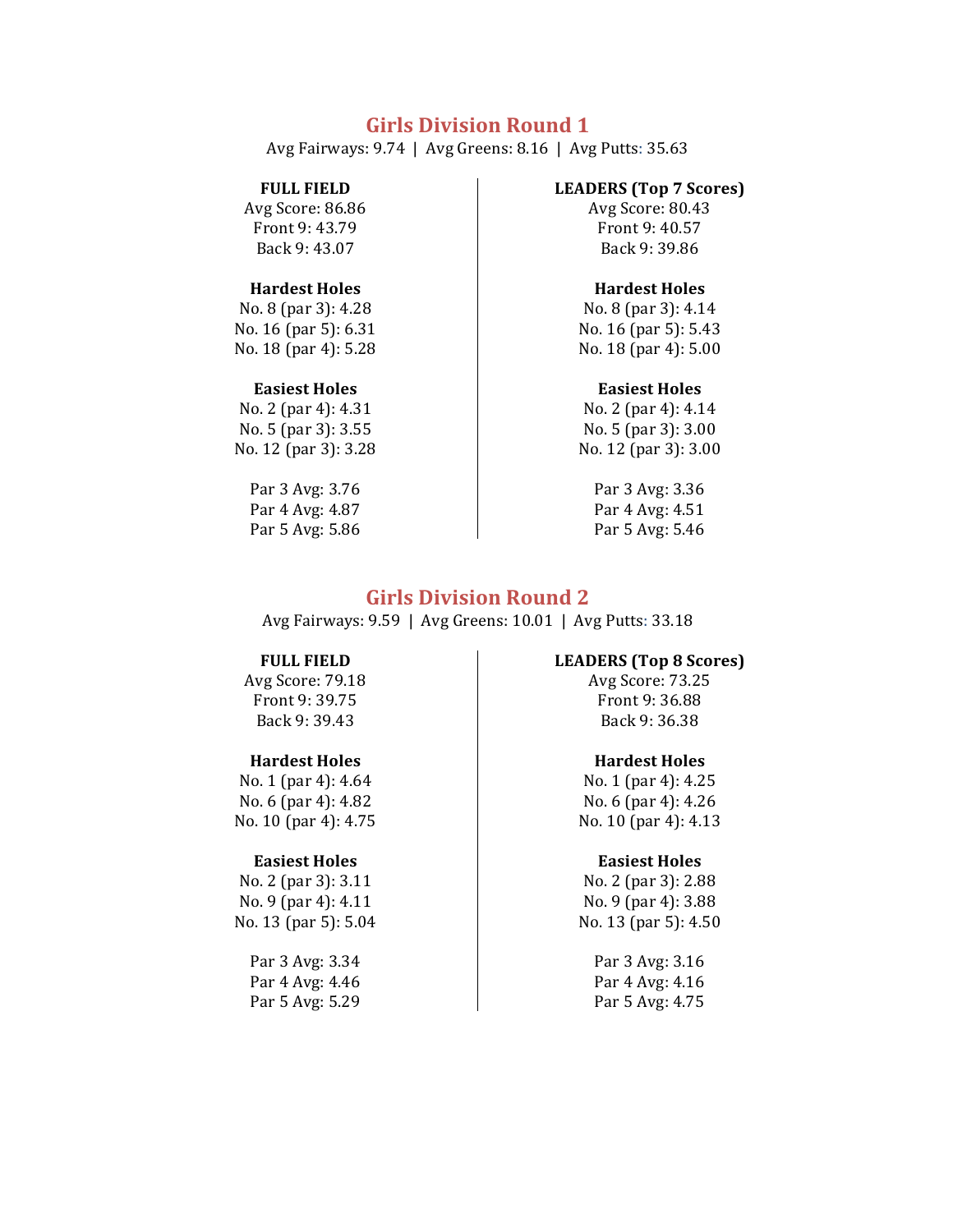# **BOYS DIVISION ROUND 1 SCORES**

| <b>FirstName</b> | LastName          | Front | <b>Back</b> | <b>Total</b> | 1 | 2 | 3 |                | 5 | 6 |   | 8                        | 9 | 10 | 11 | 12 | 13 | 14             | 15       | 16 | 17             | 18 |
|------------------|-------------------|-------|-------------|--------------|---|---|---|----------------|---|---|---|--------------------------|---|----|----|----|----|----------------|----------|----|----------------|----|
| Tanner           | Bevill            | 37    | 37          | 74           | 5 | 4 | 3 | 5              | 3 | 4 | 5 | 3                        | 5 | 4  | 3  | 3  | 4  | 4              | 4        | 6  | 4              | 5  |
| Mauricio         | Cavazos           | 37    | 39          | 76           | 5 | 4 | 4 | 5              | 3 | 4 | 6 | 2                        | 4 | 5  |    | 3  | 6  | 4              | 4        | 5  | 3              | 5  |
| Daniel           | Fuller            | 39    | 39          | 78           | 3 | 5 | 5 | 6              | 4 | 4 | 6 | 2                        | 4 |    | 6  | 3  | 5  | 4              | 3        | 5  | 5              | 4  |
| David            | Worthen           | 43    | 36          | 79           | 4 | 5 | 6 | 5              | 3 | 6 | 4 | 3                        | 7 |    | Δ  | 3  | 5  | 3              | 4        | 5  | 3              | 5  |
| Kevin            | Kim               | 41    | 38          | 79           | 4 | 5 | 5 | 5              | 4 | 4 | 5 | 4                        | 5 | 5  | 5  | 3  | 7  | $\overline{2}$ | 4        | 5  | 3              | 4  |
| Chase            | Baxter            | 38    | 42          | 80           | 5 | 4 | 5 | $\overline{4}$ | 4 | 4 | Δ | 4                        | 4 |    | 5  | 3  | 6  | 6              | 4        | 5  | 4              | 5  |
| Daniel           | Choi              | 42    | 38          | 80           | 5 | 5 | 6 | 4              | 3 | 4 | 6 | 4                        | 5 |    |    | 3  | 6  | 4              | 4        | 6  | 3              | 4  |
| WIL              | <b>GRIFFIN</b>    | 42    | 38          | 80           | 5 | 6 | Δ | 5              | Δ | 3 | 7 | 3                        | 5 |    |    | 3  | 5  | Δ              | 3        | 6  | Δ              | 4  |
| Dylan            | Fuller            | 38    | 43          | 81           | 5 | 5 | 5 | $\overline{4}$ | Э | 4 | 5 | 3                        | Δ |    |    | 3  | 6  | 6              | 5        | 6  | 4              | 5  |
| Jackson          | Scheen            | 41    | 40          | 81           | 5 | 4 | 7 | 4              | 3 | 4 | 6 | 3                        | 5 |    | 6  | 3  | 5  | 4              | 4        | 6  | 3              | 5  |
| Thomas           | Zorn              | 40    | 41          | 81           | 4 | 4 | 5 | 4              | 4 | 4 | 5 | 6                        | 4 | 5  | 5  | 3  | 4  | 4              | 4        | 6  | 4              | 6  |
| Reagan           | Popoff            | 41    | 40          | 81           | 7 | 3 | 5 | $\overline{4}$ | 4 | 3 | 7 | 3                        | 5 |    | 5  | 5  | 5  | 4              | 4        | 4  | 5              | 4  |
| Evan             | Kugle             | 40    | 41          | 81           | 4 | 5 | 5 | $\overline{4}$ | 4 | 4 | 6 | 3                        | 5 | 4  | 5  | 3  | 6  | 4              | 6        | 5  | $\overline{4}$ | 4  |
| Camron           | Reddell           | 41    | 40          | 81           | 5 | 4 | 5 | 6              | 3 | 4 | 6 | 3                        | 5 |    |    | 2  | 5  | 5              | 4        | 6  | 6              | 4  |
| Pierce           | Price             | 41    | 41          | 82           | 6 | 5 | 5 | 4              | 3 | 5 | 6 | $\overline{2}$           | 5 | 5  |    | 3  | 6  | 6              | $\Delta$ | 5  | 4              | 4  |
| Jack             | Baker             | 39    | 44          | 83           |   | 4 |   | 4              | 4 | 3 | 6 | 3                        | 7 | 4  | 5  | 5  | 5  | 4              | 5        | 5  | 4              | 7  |
| daniel           | an                | 44    | 39          | 83           | 4 | 5 | 6 | 6              | 6 | 4 | 6 | 3                        | 4 | 3  |    | 6  | 4  | 5              |          | 5  | 3              | 5  |
| Ryan             | Willis            | 44    | 40          | 84           | 7 | 4 | 6 | 4              | 2 | 5 |   | 4                        | 5 | 5  | 3  | 3  | 5  | 5              | 5        | 5  | 4              | 5  |
| Carter           | Hill              | 42    | 42          | 84           | 5 | 5 | 5 | 5              | 4 | 4 | 5 | 4                        | 5 |    |    | 3  | 8  | 4              | 4        | 7  | 3              | 5  |
| Zach             | Allen             | 43    | 42          | 85           | 5 | 4 | 5 | 6              | 3 | 5 | 6 | 4                        | 5 |    |    | 3  | 7  | 4              | 4        | 5  | 4              | 4  |
| Fisher           | Kautsch           | 44    | 41          | 85           | 4 | 4 | 6 | 5              | 3 | 5 | 6 | 3                        | 8 |    |    | 3  | 5  | 5              | 5        | 6  | $\overline{4}$ | 5  |
| Tanner           | Dodd              | 43    | 43          | 86           | 3 | 5 | 5 | 5              | 3 | 6 | 7 | 3                        | 6 | 4  | 6  | 3  | 7  | 4              | 5        | 6  | 4              | 4  |
| Alavid           | Melo Iturralde 45 |       | 42          | 87           | 5 | 4 | 8 | 6              | 3 | 3 | 5 | 7                        | 4 | Δ  | 5  | 3  | 7  | 4              | $\Delta$ | 6  | 4              | 5  |
| Trey             | Scheelar          | 46    | 41          | 87           | 4 | 9 | 6 | 4              | 3 | 6 | 5 | 4                        | 5 |    | Δ  | 2  | 5  | 7              | 4        | 7  | 3              | 5  |
| Jarrett          | Grinnell          | 45    | 42          | 87           | 5 | 5 | 8 | 5              | 3 | 5 | 6 | 3                        | 5 | 5  | 5  | 3  | 5  | 5              | 5        | 6  | 4              | 4  |
| Nicholas         | Adair             | 45    | 42          | 87           | 5 | 4 | 7 | 4              | 4 | 4 | 8 | 3                        | 6 |    |    | 2  | 5  | 4              | 6        | 5  | 6              | 5  |
| Carter           | Maneth            | 48    | 39          | 87           | 7 | 4 | 6 | 5              | 4 | 5 | 8 | 4                        | 5 |    | 5  | 3  | Δ  | 3              | 4        | 6  | 3              | 7  |
| Jordan           | Jesayen           | 43    | 45          | 88           | 5 | 4 | 6 | 6              | 4 | 4 | 5 | 3                        | 6 |    |    | 2  | 7  | 5              | 5        | 6  | 4              | 5  |
| <b>CHARLES</b>   | <b>TACKETT</b>    | 41    | 47          | 88           | 5 | 5 | Δ | 4              | 4 | 4 | 5 | 4                        | 6 |    |    | 5  | 4  | 6              | 5        | 7  | 5              | 6  |
| Kevin            | Nixon             | 42    | 47          | 89           | 4 | 5 | 4 | 5              | 4 | 3 | 7 | 4                        | 6 |    |    | 3  | 6  | 5              | 5        | 6  | 5              | 9  |
| Ryan             | Bischler          | 46    | 46          | 92           | 7 | 4 | 5 | 4              | 3 | 7 | 6 | 5                        | 5 | 5  | հ  |    | 6  | 5              | 4        | 6  | 5              | 5  |
| CJ               | McConnell         | 50    | 46          | 96           | 4 | 5 | 6 | 7              | 4 | 6 | 7 | 5                        | 6 | 5  | 5  | 4  | 5  | 5              | 5        | 6  | 5              | 6  |
| Tanner           | Hart              | 44    | 53          | 97           | 5 | 4 | 8 | 5              | 3 | 4 | 6 | 3                        | 6 | 8  |    | Δ  | 5  | 6              | 9        | 6  | 5              | 6  |
| Hayden           | Gatlin            | 50    | 49          | 99           | 4 | 5 | 7 | 8              | 5 | 4 | 8 | 3                        | 6 | 6  | 5  | 5  | 6  | 5              | 5        | 7  | 4              | 6  |
| Luke             | Bailey            | 51    | 54          | 105          | 5 | 5 | 8 | 6              | 5 | 5 | 8 | $\overline{\phantom{a}}$ | 7 | Δ  | 5  | 3  | 6  | 7              | 3        | 9  | 9              | 8  |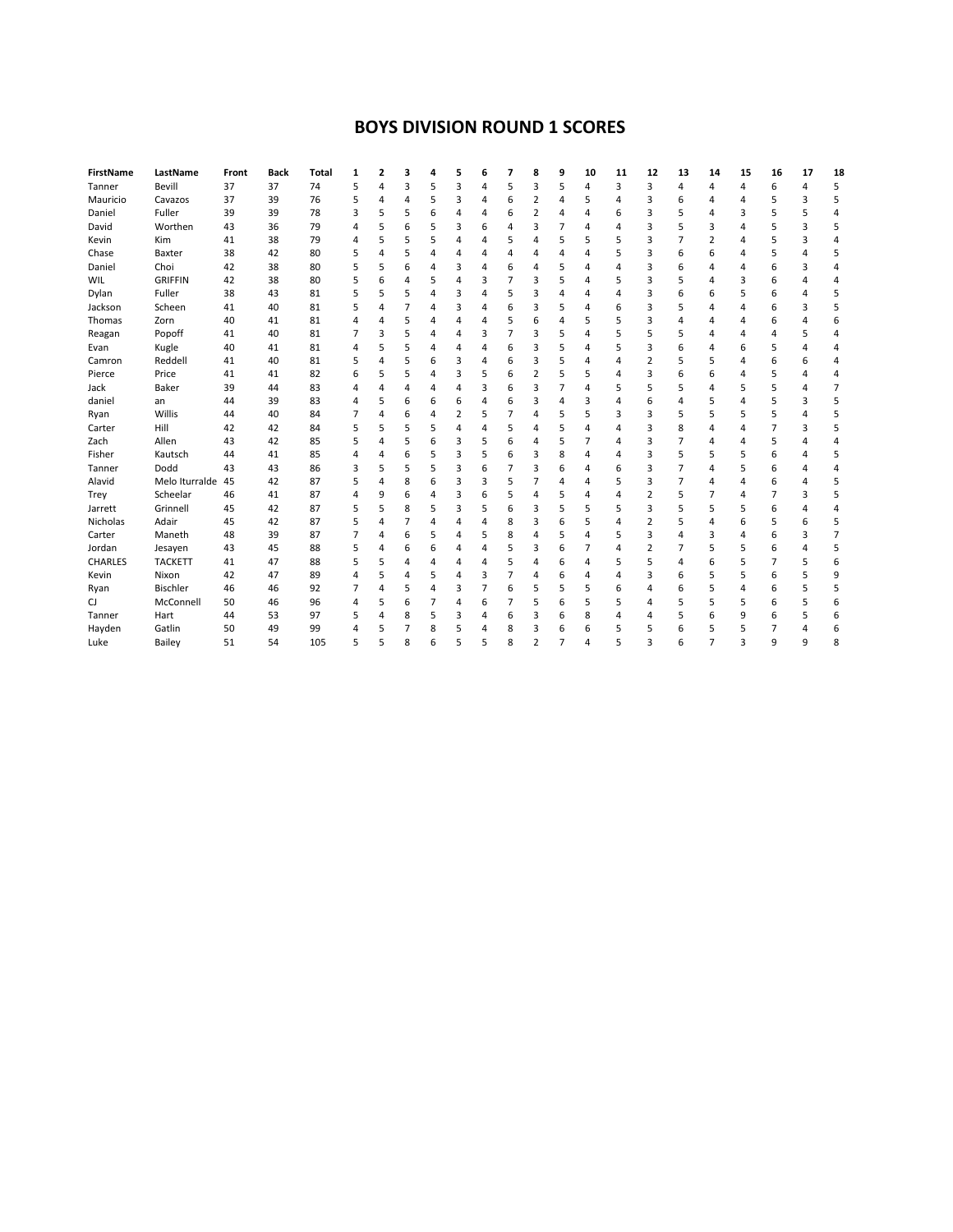# **BOYS DIVISION ROUND 2 SCORES**

| <b>FirstName</b> | LastName       | Front | <b>Back</b> | <b>Total</b> | 1              | 2              | 3 |          | 5 | 6              | 7 | 8              | 9 | 10 | 11 | 12 | 13 | 14 | 15             | 16 | 17 | 18 |
|------------------|----------------|-------|-------------|--------------|----------------|----------------|---|----------|---|----------------|---|----------------|---|----|----|----|----|----|----------------|----|----|----|
| Mauricio         | Cavazos        | 33    | 37          | 70           | 4              | 3              | 4 |          | 4 | 3              | 5 | 3              | 3 | 4  | 3  | 5  | Δ  | 4  | 4              | 6  |    | 3  |
| Chase            | Baxter         | 36    | 35          | 71           | 4              | 3              | 5 |          | Δ | 5              | 5 | $\overline{2}$ |   | 4  | 3  |    | 5  |    | 3              | Δ  |    |    |
| Thomas           | Zorn           | 35    | 38          | 73           | 3              | 3              |   |          | 5 | 4              | 5 | 3              |   | 5  | 3  | 3  | 5  |    | 3              | 7  |    |    |
| WIL              | <b>GRIFFIN</b> | 37    | 36          | 73           | 4              | 3              | 5 | 4        | 5 | 4              | 5 | 3              |   | 4  | ٩  | 3  | h  | 4  | 3              | 5  |    | Δ  |
| Daniel           | Choi           | 38    | 36          | 74           | 5              | 3              |   |          | 4 | $\overline{4}$ | 4 | 3              |   | Δ  |    |    | 5  |    | 3              | 4  |    | Δ  |
| Ryan             | Bischler       | 36    | 38          | 74           | 6              | 3              |   | $\Delta$ | Δ | 4              | 4 | 3              |   | 5  |    |    | 5  |    | 3              | 5  |    | Δ  |
| Carter           | Hill           | 36    | 39          | 75           | 4              | 3              | Δ | 4        | 5 | 5              | 4 | 3              |   | 4  | 3  |    | q  |    | 3              | 5  | 3  | Δ  |
| Pierce           | Price          | 38    | 37          | 75           | 3              | 4              | 5 | $\Delta$ | 5 | 3              | 5 | 5              | 4 | 4  | 3  | 3  | 5  | 4  | 3              | 7  |    | Δ  |
| Tanner           | Bevill         | 39    | 36          | 75           | 5              | 3              | 5 | 3        | 5 | 5              | 5 | 4              | 4 | 4  |    |    |    |    | $\overline{2}$ | 4  |    | 5  |
| Daniel           | Fuller         | 41    | 35          | 76           | $\overline{7}$ | 3              | 5 | $\Delta$ | 3 | 5              | 5 | 4              | 5 | 4  |    |    |    |    | 3              | 4  |    | 4  |
| Zach             | Allen          | 40    | 36          | 76           | 4              | $\overline{2}$ | 5 | 4        |   | 4              | 6 | 4              |   | 4  |    |    | 5  | 4  | $\overline{2}$ | 6  |    | 3  |
| Jackson          | Scheen         | 38    | 38          | 76           | 4              | 4              | 5 | 5        | 4 | 4              | 4 | 4              |   | Δ  |    |    | 5  | 4  | 3              | 6  |    | 4  |
| Tanner           | Hart           | 39    | 37          | 76           | 6              | 2              | 5 |          | Δ | 5              | 5 | 3              | 5 | 4  |    |    | ĥ  | 3  | 3              | 4  | 5  | 4  |
| David            | Worthen        | 33    | 43          | 76           | 3              | 3              |   | 4        | 4 | 4              | 5 | 2              | 4 | 4  |    |    |    | 5  | 4              | 6  |    | 5  |
| Camron           | Reddell        | 37    | 39          | 76           | 4              | 3              |   | 4        | 4 | 5              | 5 | 4              | 4 | 4  |    |    | 5  |    | 4              | 5  | 5  | 4  |
| Kevin            | Kim            | 39    | 37          | 76           | 4              | 3              | 5 | 5        | 5 | 5              | 4 | 3              | 5 | 4  |    |    | 5  | Δ  | Δ              | Δ  |    | Δ  |
| Alavid           | Melo Iturralde | 38    | 40          | 78           | 4              | 3              | 5 | 5        | 5 | $\overline{4}$ | 4 | 3              | 5 | 5  |    |    | h  | 4  | 3              | 7  | 3  | Δ  |
| Carter           | Maneth         | 41    | 37          | 78           | 4              | 3              | 5 | 6        |   | 4              | 5 | 3              |   | 4  |    |    | 6  |    | 3              | 6  |    | Δ  |
| Jordan           | Jesayen        | 38    | 41          | 79           | 3              | 4              |   | $\Delta$ | 5 | 4              | 5 | 4              | 5 | 5  | ς  |    | ĥ  |    | 3              | 5  |    | Δ  |
| Evan             | Kugle          | 37    | 42          | 79           | 4              | 3              | 5 | 4        | 5 | 4              | 5 | 3              | 4 | 5  | 3  | h  |    | 4  | 3              | 5  | 6  | 5  |
| Trey             | Scheelar       | 42    | 38          | 80           | 4              | 4              | 5 | 6        | 5 | 5              | 5 | 3              | 5 | 5  | 5  |    |    |    | 4              | 4  |    | 3  |
| Fisher           | Kautsch        | 41    | 39          | 80           | 4              | 3              |   | $\Delta$ | 9 | 4              | 5 | 3              | 5 | 5  | 5  |    | 5  | 4  | 3              | 5  |    | Δ  |
| daniel           | an             | 41    | 40          | 81           | 6              | 3              | 6 | $\Delta$ | 4 | 5              | 5 | 3              | 5 | 4  |    |    |    |    | 3              | 6  | 6  | 3  |
| Tanner           | Dodd           | 42    | 40          | 82           | 5              | 3              | 6 | 5        | 5 | 4              | 5 | 5              |   | 7  | 3  |    | 5  |    | 3              | Δ  |    | 5  |
| Kevin            | Nixon          | 44    | 38          | 82           | 4              | 5              |   | 5        | 5 | 4              | 6 | 4              |   | 4  | 3  |    | 6  |    | 4              | 5  |    | 4  |
| Reagan           | Popoff         | 40    | 43          | 83           | 5              | 3              | 5 | 4        | 6 | 4              | 5 | 3              | 5 | 5  |    | 5  |    | 4  | 3              | 5  | 5  | 5  |
| <b>CHARLES</b>   | <b>TACKETT</b> | 39    | 45          | 84           | 5              | 3              | 6 | 5        | 5 | 3              | 5 | 3              |   | 6  |    |    | 6  | 5  | Δ              | 6  |    | 5  |
| CJ               | McConnell      | 43    | 42          | 85           | 4              | 4              | 8 | 5        | 4 | 4              |   | 3              | 4 | 5  |    |    |    | 4  | 4              | 6  |    | 4  |
| Nicholas         | Adair          | 42    | 43          | 85           | 4              | 3              | 5 | 5        | 8 | 5              | 5 | 3              |   | 4  | 3  |    | 5  | 5  | 3              | 10 | 5  | 4  |
| Dylan            | Fuller         | 45    | 41          | 86           | 5              | 4              | 6 | 5        | 5 | 6              | 5 | 4              | 5 | 5  |    |    | 6  | 4  | 4              | 5  | 6  | Δ  |
| Ryan             | Willis         | 40    | 46          | 86           | 5              | 3              | 5 | 5        | Δ | 4              | 6 | 4              |   | 4  |    |    | ĥ  | 5  | 3              | 8  | 6  | 6  |
| Jarrett          | Grinnell       | 47    | 40          | 87           | 5              | 4              |   | 5        | 5 | 4              | 6 | 3              | 8 | 4  | 5  | 3  | 5  | 4  | 3              | 6  | 5  | 5  |
| Luke             | Bailey         | 45    | 46          | 91           | 4              | 3              | 7 | 5        | 6 | 4              | 8 | 4              | 4 | 5  | 6  | 6  | 5  | 5  | 4              | 6  | 6  | 3  |
| Hayden           | Gatlin         | 47    | 48          | 95           | 7              | 4              | 5 | 5        | 5 | 5              | 6 | 5              | 5 | 7  | 5  |    | 6  | 5  | Δ              | 5  | 6  | 5  |
|                  | par            | 36    | 36          | 72           | 4              | 3              |   | 4        |   | Λ              |   | 3              |   | л  | ٩  |    |    | 4  | з              | 5  |    | Δ  |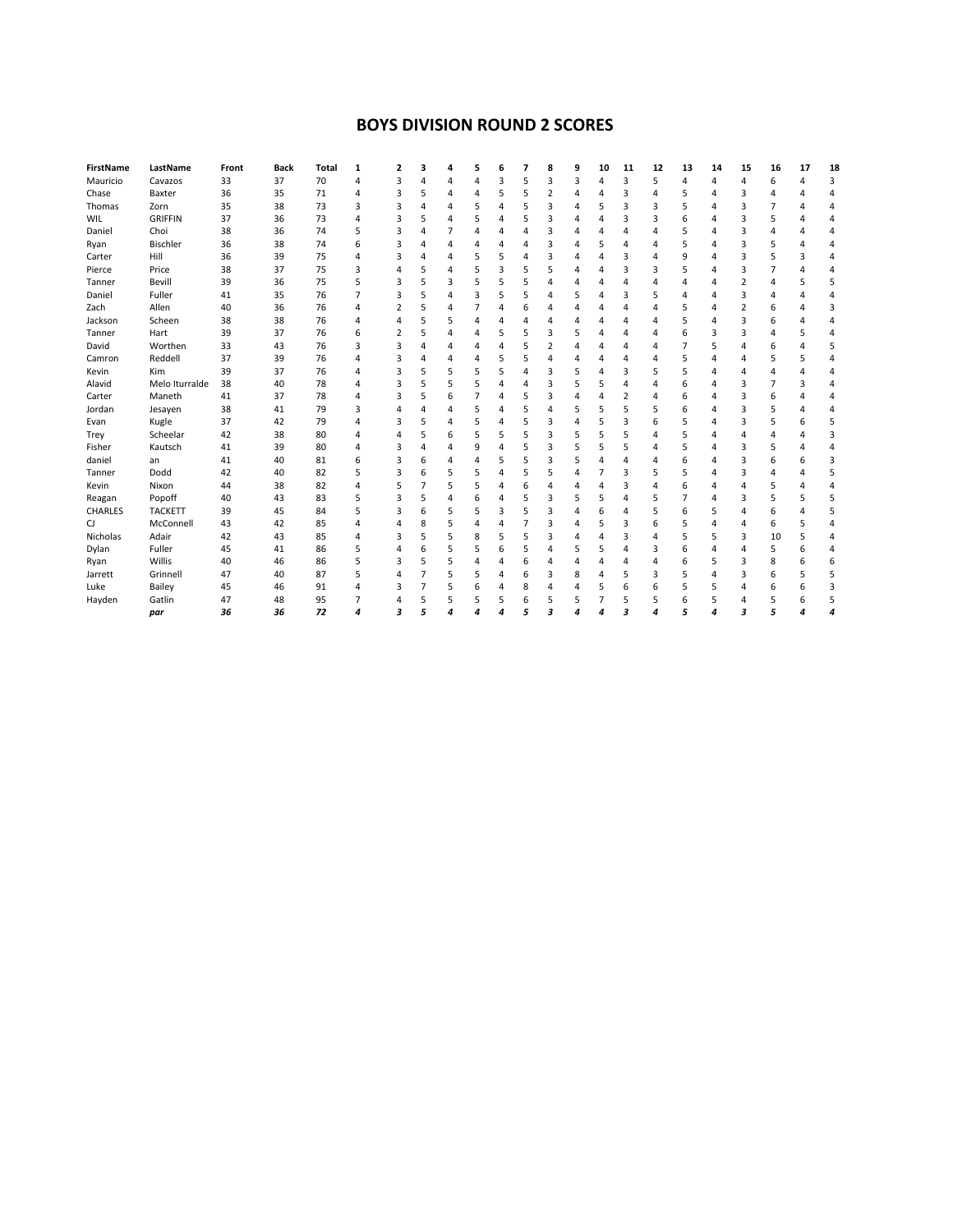# **GIRLS DIVISION ROUND 1 SCORES**

| FirstName LastName |                | Front Back |    | Total | 1 |   | 3  | Δ |   | 6 | 7 | 8 | 9 | 10 | 11 | 12 | 13 | 14 | 15 | 16 | 17 | 18 |
|--------------------|----------------|------------|----|-------|---|---|----|---|---|---|---|---|---|----|----|----|----|----|----|----|----|----|
| Caroline           | Kent           | 39         | 36 | 75    | 6 |   | 5  | 4 | 2 | 4 | 6 | 4 | 5 | 5  | 4  | 3  | 5  | 4  | 4  | 5  | 3  | ς  |
| Isabella           | Washka         | 39         | 40 | 79    | 5 | 5 | 5  | 5 | 3 | 4 | 5 | 3 | 4 | 3  | 5  |    | 6  | 4  | 5  | 6  |    |    |
| Jessica            | Osden          | 40         | 40 | 80    |   |   | 5  | 4 | 2 | 5 | 6 | 6 | 4 | 5  | 4  |    | 5  | 4  |    |    | 3  |    |
| Mackenzie          | Fee            | 41         | 39 | 80    | 5 | 5 | 6  |   | 4 |   | 5 |   |   |    |    |    | 5  |    | 5  |    | 3  | 6  |
| Molly              | Murray         | 44         | 39 | 83    | 6 | 4 |    | 5 | 4 |   |   | 5 | 6 | 3  | 4  |    | 6  |    | 4  |    | 4  |    |
| Abigail            | Ligons         | 39         | 44 | 83    | 5 |   | 6  |   | 3 |   | 6 | 3 | 4 | 5  |    |    | 5  | 6  | 5  |    |    |    |
| Madison            | Gorman         | 42         | 41 | 83    |   | Δ | 6  | ੨ | 3 | 5 |   | 4 | 5 |    | 4  |    | 5  |    | Δ  | 5  | 3  |    |
| Piper              | Frisbie        | 41         | 43 | 84    |   | 6 |    |   | 5 |   |   |   | 6 |    | 5  |    | 6  | 6  |    | b  | 3  |    |
| Daniela            | Alonso         | 43         | 41 | 84    |   | 5 | 5  | 4 | 4 | 5 | 7 | 5 | 4 | 6  | 4  |    | 6  |    | 5  |    | з  |    |
| Mattingly          | Palmer         | 42         | 42 | 84    |   | 3 | 5  | 4 | 5 | 5 | 6 | 3 |   | 6  | 5  | 3  | 5  |    |    |    |    |    |
| MaKayla            | Fisher         | 43         | 41 | 84    |   | 5 | 5  | 5 | 4 |   | 5 | 4 | 6 | 5  | 3  |    | 6  | 4  | 5  | 6  | 2  |    |
| Mia                | Nixon          | 39         | 46 | 85    | 3 | 5 | 5  | 5 | 3 | 4 | 6 | 3 | 5 | 4  | 6  | 3  |    | 4  | 5  |    | 5  |    |
| Chelsea            | Romas          | 44         | 41 | 85    | 6 | 6 | 5  | 6 | 4 | 4 | 5 |   | 5 | 5  | 4  |    | 5  | 3  | 6  | 6  | з  | 6  |
| Karen              | Alvarez        | 39         | 46 | 85    | 5 | 3 | 5  | 4 | 3 | 5 | 5 |   | 5 | 4  | 5  | 3  | 6  |    | 3  | 6  | 3  |    |
| Avery              | Zweig          | 45         | 41 | 86    | հ |   | 6  |   | 3 | 4 | 6 | 5 | 7 | 5  | 5  |    | 5  |    | 4  | h  | ς  |    |
| Sydney             | McConnell      | 45         | 41 | 86    | 5 |   |    |   | 3 | 6 | 5 | 6 | 5 | 5  |    |    | 5  |    | 6  | 6  | 3  |    |
| Paige              | Wood           | 39         | 48 | 87    |   |   | Δ  |   | 3 |   | 6 |   | 4 |    |    |    | 5  |    | 6  | 11 |    |    |
| Ksheera            | Jalakam        | 46         | 41 | 87    |   |   | 6  | 5 | 3 | 6 | 6 | 6 | 6 |    | 3  |    | 5  | 6  |    | 5  |    |    |
| Jordan             | <b>Dusckas</b> | 44         | 43 | 87    |   |   |    |   | 4 |   | 5 |   | 5 | 4  |    |    | 4  |    |    |    |    |    |
| Averi              | Goecks         | 44         | 45 | 89    |   |   | 6  | 4 | 4 |   | 5 |   | 5 | 4  | 5  | 3  | 5  |    | 5  |    | 3  |    |
| Natalie            | Quintana       | 44         | 46 | 90    |   | 5 |    | Δ | 3 |   |   |   | Δ |    |    |    | 6  | q  |    |    |    |    |
| Sarah              | Stone          | 49         | 41 | 90    | 6 | 3 | 6  |   | 4 | 6 |   | 4 | 6 | 4  | 4  |    | 5  | 6  |    | 6  | 2  |    |
| Valeria            | Melo Iturralde | 42         | 49 | 91    |   |   | 4  |   | 4 | 4 | 8 |   | 5 | 4  |    |    | 6  | 6  |    |    |    |    |
| MaKayla            | Tyrrell        | 46         | 45 | 91    | 6 | 4 | 8  | 5 | 3 | 6 | 5 | 4 | 5 | 6  | 4  | 3  | 5  | 5  | 5  |    | 5  |    |
| Lauren             | Arai           | 47         | 44 | 91    |   | Δ | 6  | 9 | 3 | 5 | 5 |   | 6 |    |    |    | 5  | 4  |    |    |    |    |
| Emily              | Ritchie        | 46         | 46 | 92    | 6 | 5 | 11 | 4 | 3 | Δ | 6 | 3 | 4 | 5  | 6  | 3  | 5  |    | Δ  | 6  | 5  | 5  |
| Maddie             | Zimmerman      | 48         | 45 | 93    | 6 |   | 8  |   | 4 |   |   |   | 6 | 6  |    |    | 5  |    |    |    |    |    |
| Kamri              | Gabel          | 55         | 45 | 100   | հ |   | 9  |   | 4 |   | 8 | h |   |    |    |    | 6  |    |    | b  | 3  |    |
| Lauren             | Hornbrook      | 55         | 50 | 105   | 9 |   | 8  |   |   |   |   |   |   | q  |    |    |    |    |    |    |    |    |